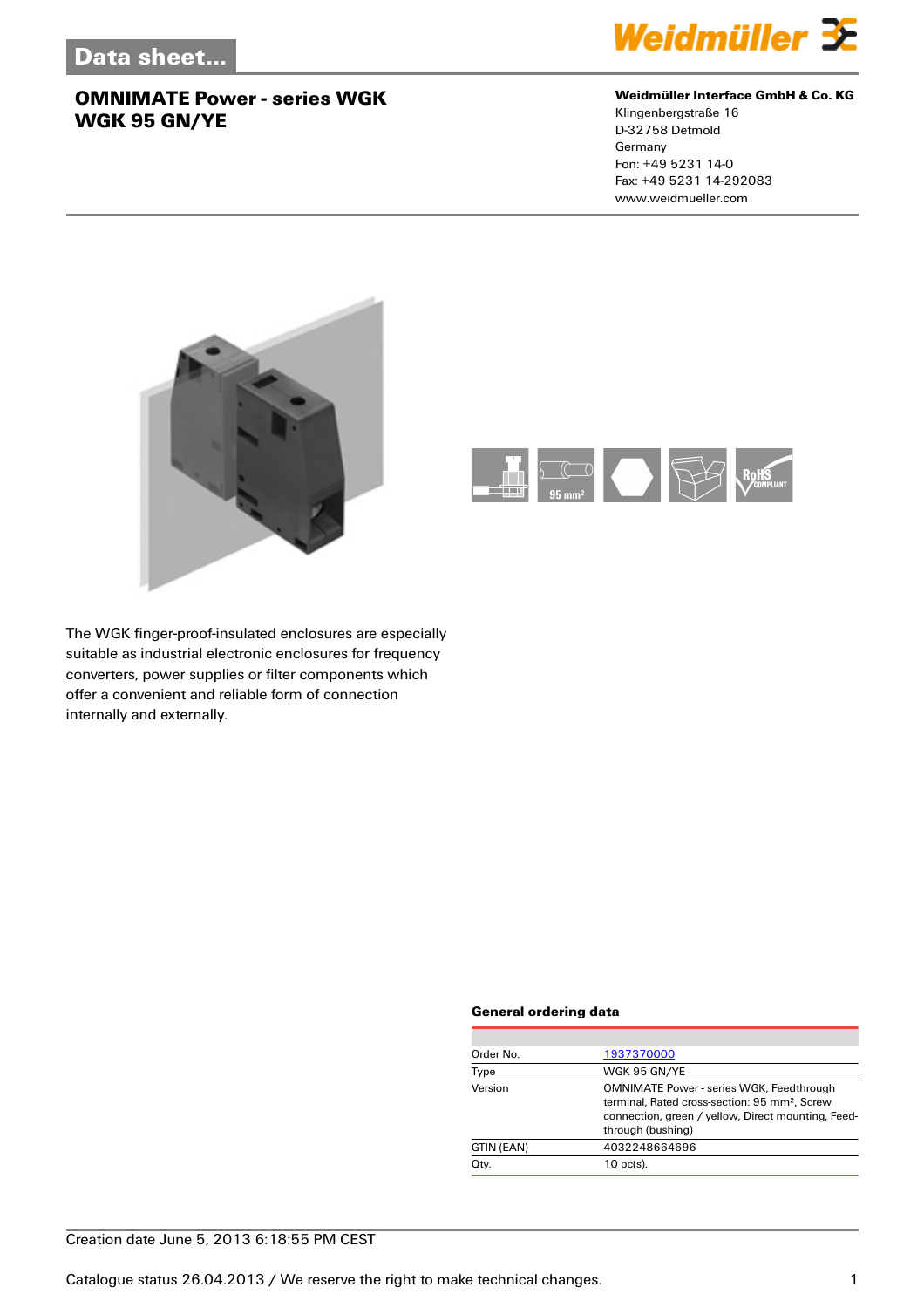# **Technical data**



#### **Weidmüller Interface GmbH & Co. KG**

Klingenbergstraße 16 D-32758 Detmold Germany Fon: +49 5231 14-0 Fax: +49 5231 14-292083

| <b>Dimensions and weights</b>                                                    |                                |                                                         |                                             |  |  |
|----------------------------------------------------------------------------------|--------------------------------|---------------------------------------------------------|---------------------------------------------|--|--|
|                                                                                  |                                |                                                         |                                             |  |  |
| Length                                                                           | 95 mm                          | Width                                                   | $25 \text{ mm}$                             |  |  |
| Height                                                                           | 74 mm                          | Height of lowest version                                | 74 mm                                       |  |  |
| Net weight                                                                       | 249.4a                         |                                                         |                                             |  |  |
| 2 clampable conductors with identical cross-section                              |                                |                                                         |                                             |  |  |
|                                                                                  |                                |                                                         |                                             |  |  |
| Wire connection cross section AWG,                                               |                                | Wire connection cross section AWG,                      |                                             |  |  |
| max.                                                                             | AWG 4/0                        | min.                                                    | AWG 4                                       |  |  |
| <b>Additional connection</b>                                                     |                                |                                                         |                                             |  |  |
|                                                                                  |                                |                                                         |                                             |  |  |
| Clamping screw                                                                   | M8/Hexagon                     | Rated current                                           | 232 A                                       |  |  |
| Tightening torque, max.                                                          | 20 Nm                          | Tightening torque, min.                                 | 15 Nm                                       |  |  |
| <b>Conductors suitable for clamping</b>                                          |                                |                                                         |                                             |  |  |
|                                                                                  |                                |                                                         |                                             |  |  |
| Cross-section for connected conductor.<br>finely stranded with wire-end ferrules |                                | Wire connection cross section AWG,                      |                                             |  |  |
| and plastic collars DIN 46228/4, rated                                           |                                | max.                                                    |                                             |  |  |
| connection, min.                                                                 | $35 \text{ mm}^2$              |                                                         | AWG 4/0                                     |  |  |
| Wire connection cross section AWG,                                               |                                | Wire connection cross section, finely                   |                                             |  |  |
| min.                                                                             |                                | stranded with wire-end ferrules DIN                     |                                             |  |  |
|                                                                                  | AWG 4                          | 46228/1, rated connection, max.                         | $95 \text{ mm}^2$                           |  |  |
| Wire connection cross section, finely<br>stranded with wire-end ferrules DIN     |                                | Wire connection cross section, finely<br>stranded, max. |                                             |  |  |
| 46228/1, rated connection, min.                                                  | $35 \text{ mm}^2$              |                                                         | $95 \text{ mm}^2$                           |  |  |
| Wire connection cross section, stranded,                                         |                                | Wire connection cross section, stranded,                |                                             |  |  |
| rated connection, max.                                                           | $95 \text{ mm}^2$              | rated connection, min.                                  | $35 \text{ mm}^2$                           |  |  |
| Wire connection cross-section, finely                                            |                                | Stripping length                                        |                                             |  |  |
| stranded with wire-end ferrules and<br>plastic collars DIN 46228/4, rated        |                                |                                                         |                                             |  |  |
| connection, max.                                                                 | $95 \text{ mm}^2$              |                                                         | $27 \text{ mm}$                             |  |  |
| <b>Rated data to IEC</b>                                                         |                                |                                                         |                                             |  |  |
|                                                                                  |                                |                                                         |                                             |  |  |
| Current at maximum wires                                                         | 232 A                          | Pollution severity                                      | 3                                           |  |  |
| Rated cross-section                                                              | $95 \text{ mm}^2$              | Rated current                                           | 232 A                                       |  |  |
| Rated impulse withstand voltage                                                  | 8 kV                           | Rated voltage                                           | 690V                                        |  |  |
| <b>Standards</b>                                                                 | IEC 60947-7-1                  |                                                         |                                             |  |  |
| Technical data                                                                   |                                |                                                         |                                             |  |  |
|                                                                                  |                                |                                                         |                                             |  |  |
| Clamping range, rated connection, max. 95 mm <sup>2</sup>                        |                                | Clamping range, rated connection, min.                  | $35 \text{ mm}^2$                           |  |  |
| Clamping screw                                                                   | M8/Hexagon                     | Gauge to IEC 60947-1                                    | <b>B12</b>                                  |  |  |
| Number of connections                                                            | 2                              | Stripping length, rated connection                      | $27$ mm                                     |  |  |
| Tightening torque, max.                                                          | 20 Nm                          | Tightening torque, min.                                 | 15 Nm                                       |  |  |
| <b>Technical specification</b>                                                   |                                |                                                         |                                             |  |  |
|                                                                                  |                                |                                                         |                                             |  |  |
| Colour of insulating material                                                    | green / yellow                 | Connection direction                                    | on side                                     |  |  |
| End cover plate required                                                         | No                             | Installation advice                                     | Direct mounting, Feed-<br>through (bushing) |  |  |
| Product family                                                                   | <b>OMNIMATE Power - series</b> |                                                         |                                             |  |  |
|                                                                                  | WGK                            |                                                         |                                             |  |  |

### Creation date June 5, 2013 6:18:55 PM CEST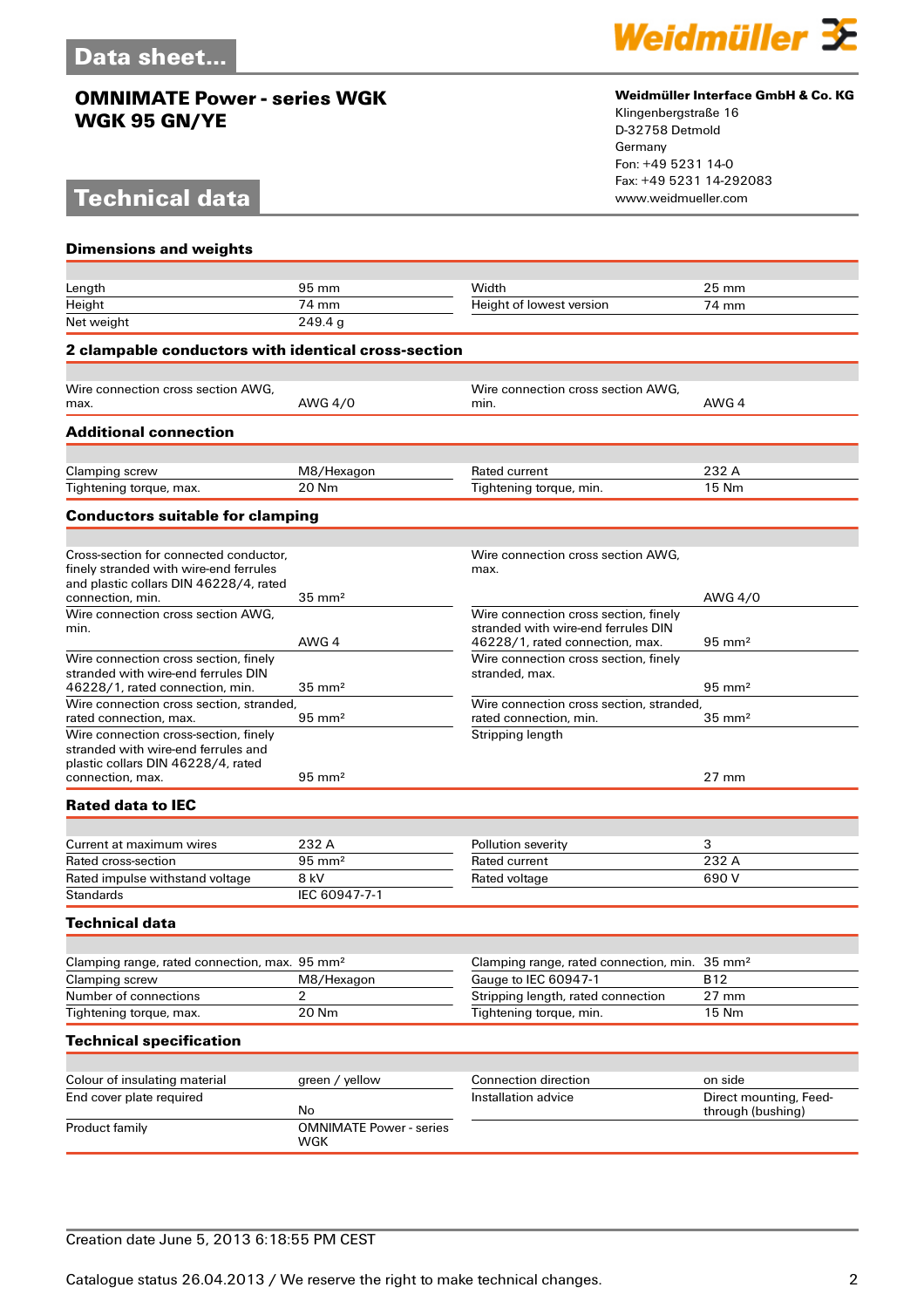# **Technical data**



#### **Weidmüller Interface GmbH & Co. KG**

Klingenbergstraße 16 D-32758 Detmold Germany Fon: +49 5231 14-0 Fax: +49 5231 14-292083

| <b>CSA ratings data</b>   |                 |                                                                                                        |               |  |
|---------------------------|-----------------|--------------------------------------------------------------------------------------------------------|---------------|--|
|                           |                 |                                                                                                        |               |  |
| Certificate No. (CSA)     | 200039-1830694  | Wire cross section min. (CSA)                                                                          | 4 AWG         |  |
| <b>UL ratings data</b>    |                 |                                                                                                        |               |  |
| Certificate No. (cURus)   | E60693VOL1SEC84 |                                                                                                        |               |  |
| <b>Material data</b>      |                 |                                                                                                        |               |  |
| Material                  | Wemid           | Colour                                                                                                 | Green, Yellow |  |
| UL 94 flammability rating | $V-0$           |                                                                                                        |               |  |
| <b>Classifications</b>    |                 |                                                                                                        |               |  |
| <b>ETIM 3.0</b>           | EC001283        | <b>UNSPSC</b>                                                                                          | 30-21-18-11   |  |
| eClass 5.1                | 27-14-11-34     | eClass 6.2                                                                                             | 27-14-11-34   |  |
| eClass 7.1                | 27-14-11-34     |                                                                                                        |               |  |
| <b>Notes</b>              |                 |                                                                                                        |               |  |
| Notes                     | $mm = 1000 V$   | • Metal walls: 1 #96 2.5 mm = 1000 V; 2.5 #96 4 mm = 800 V; 4 #96 6 mm = 690 V; plastic walls: 1 #96 6 |               |  |
| <b>Approvals</b>          |                 |                                                                                                        |               |  |
| Approvals                 |                 | m                                                                                                      |               |  |
|                           |                 |                                                                                                        |               |  |

ROHS Conform